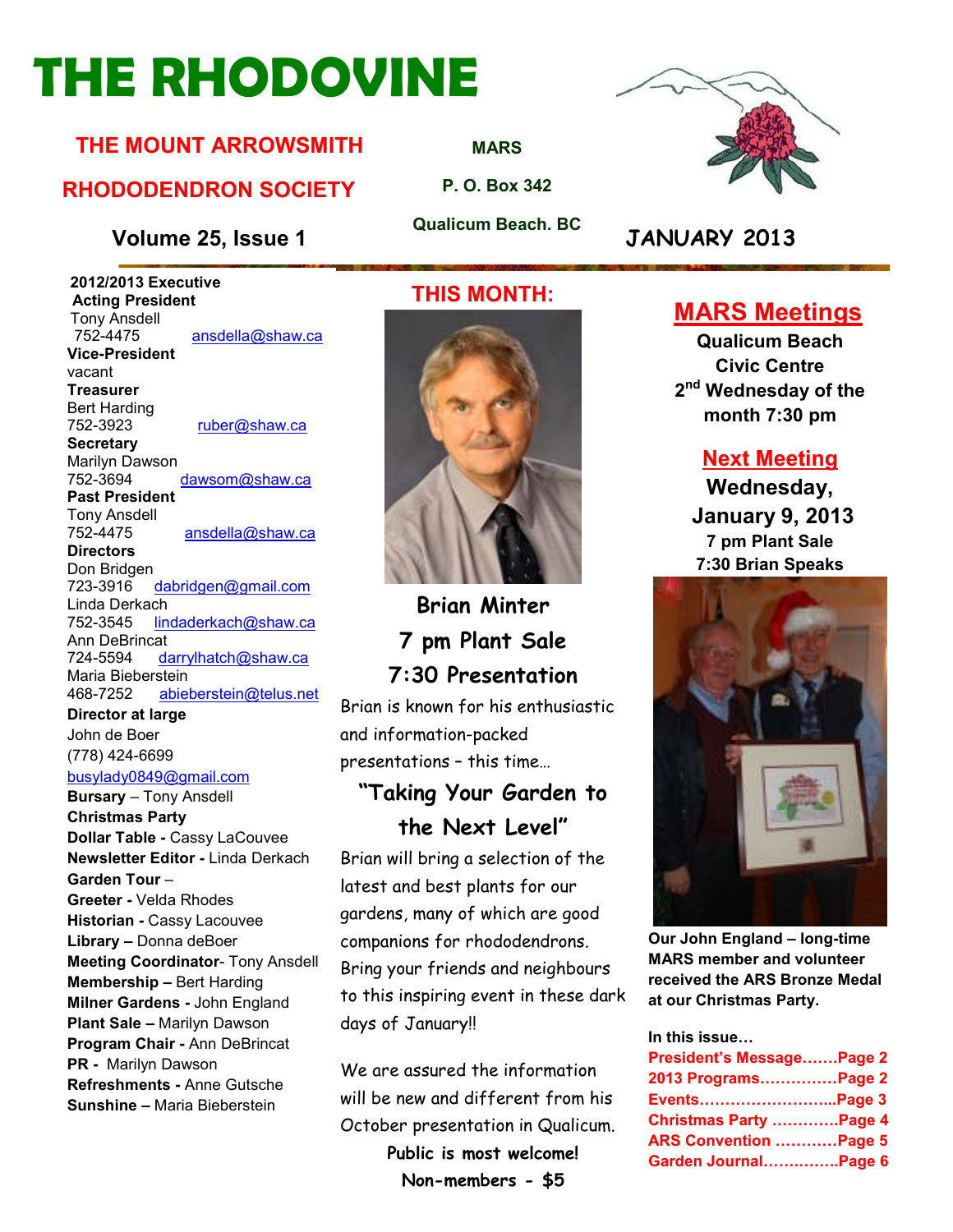#### From Your President…

A Very Happy and Prosperous New Year to all MARS Members - I hope you all had a Merry Christmas with family and friends.

To all new members: "Welcome to MARS." I hope you will find your membership informative and entertaining, adding to your list of good friends. I am pleased to tell you that the vast majority of members have renewed their membership for 2013 so I am looking forward to well-attended meetings again this year.

The annual Christmas party was a success again this year. We had more attendees than last year and a good time was had by all. We were able to make donations of food to the Salvation Army and money to the SOS from collections at the party. A great big THANK YOU to all who were involved in organizing this party and providing for the food.

**During the party a well- deserved Bronze Medal was awarded to John England to recognize his contributions to the club over the last many years.**

The 2013 MARS year begins with a bang on January 9 with a presentation by Brian Minter, the famous radio and television personality, author and owner of a wellknown garden store. I hope to see you all there and don't forget to tell your friends and acquaintances - and anyone you meet who is interested in gardening - about this major event.

Thanks to Ann DeBrincat, we have an excellent selection of speakers, and a panel discussion, planned for the first half of the year.

I look forward to seeing you all at our meetings in the coming year.

Tony

The Editors reserve the right to edit submissions to the newsletter for purposes of consistency, clarity and space restrictions.

#### **MARS Programs in 2013….**

#### **January 9 – Brian Minter**

 **Taking Your Garden to the Next Level** 

**February 13 – Dick Beamish** 

**Nanaimo Seaside Garden** 

#### **March 13 - Expert Panel**

 **The Rhodie Calendar: Care of Rhododendrons Through the Seasons** 

#### **April 10 – Verna & Bob Duncan**

 **Pushing the Hardiness Limits: Fruit Trees and Sub-tropicals** 

#### **May 8**

**Yet to be confirmed** 

#### **June**

**MARS Wind-up Party**



Our Marilyn Dawson, slaving in the kitchen, helped to make our annual Christmas Party a great success!! Thanks to Marilyn, Maria, Barbara and everyone who worked so we could all have fun!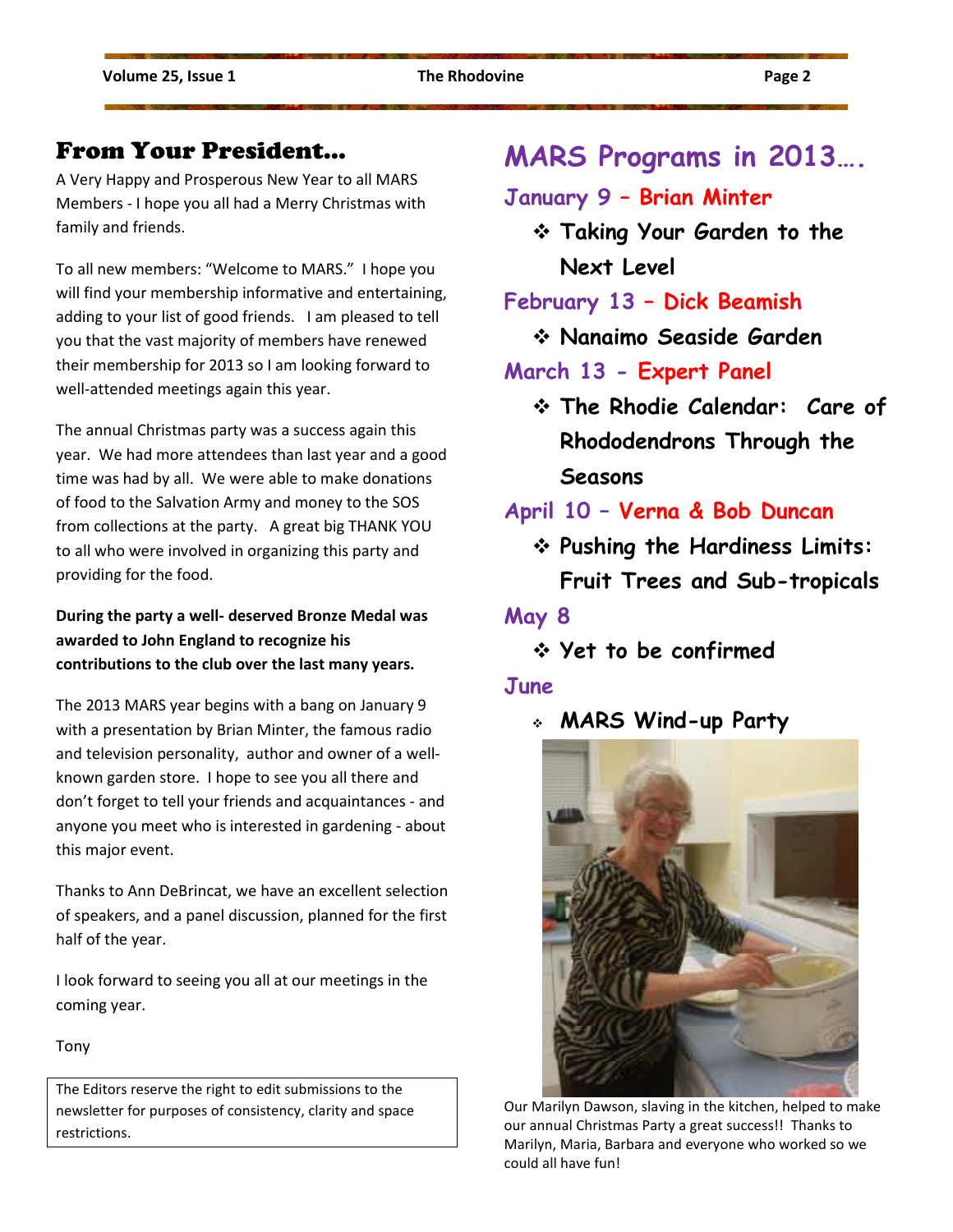**Nanoose Naturalists** 

present **Andy MacKinnon** 



co-author of

**Plants of the Pacific Northwest Coast**

**TOPIC**: Alpine Plants of British Columbia

**MEETING**: February 14, 2013 at 7pm

**PLACE**: Nanoose Library Centre (Corner of NW Bay Road & Nanoose Road)

*Andy will talk about his latest book due out in March -*  **Alpine Plants of BC ADMISSION**: By donation



#### **Looking Forward to……. Early Blooming Rhododendrons**



*Rhododendron* 'Androcles' in Milner Gardens in April



*Rhododendron fulvum* – mid-April at Milner



*Rhododendron* 'Isola Bella' …. blooming mid-March in my garden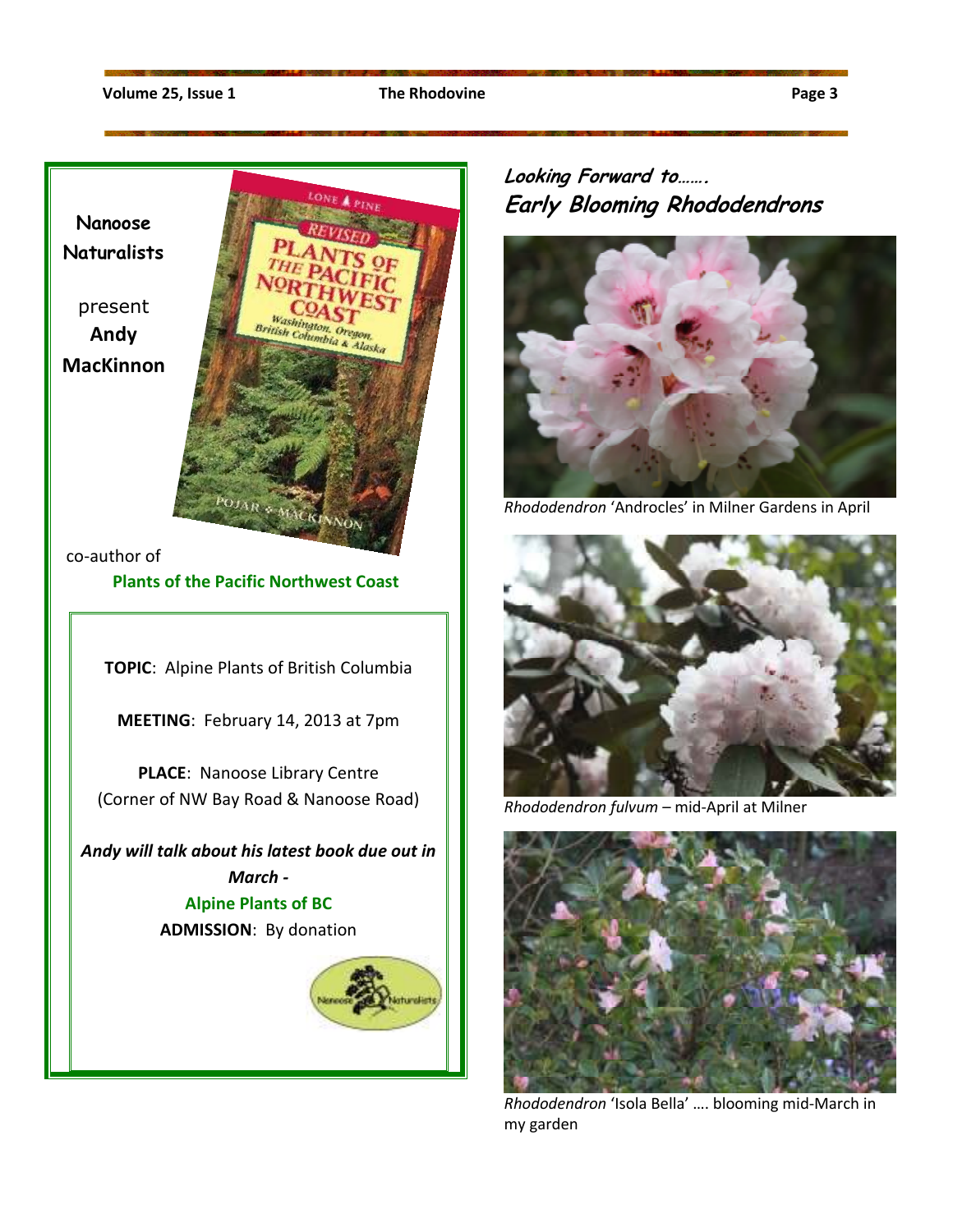# **MARS Christmas Party a Blast!!**

The turkey and ham were plentiful, the mashed potatoes a creamy delight, veggies were healthy and delicious, and desserts enough to satisfy the sweetest tooth – judging by the food alone, our annual Christmas party was a resounding success.

Once again, our goofy but fun gift exchange elicited much laughter. And to cap off the evening, those of us who love to sing at least once a year belted out more than a few Christmas favourites at the sing-along. Raffle proceeds and food donations went to the Food Bank.

Special thanks go to the "party elves" who set aside their own pre-Christmas responsibilities to help make this a great party for us all…..Maria Bieberstein, Marilyn Dawson, Cassie Lacouvee, Barbara Kulla, Vic and Nancy Vickers, Bert Harding, Kathy and Art Jones, Joanne Hamilton, Sandra Hemsworth and Verna Richmond….and to everyone who stayed to clean up!!



Three revellers we all know….Ruth Harding, Joyce Ansdell and Nancy Vickers…. Text and Photos: Linda Derkach



Arlene England and George Gutsche in their Christmas best…..love the tie, George!



Gorgeous gift-wrapping disguised amazing and creative gifts….



They say….."Eat, drink and be merry"…… and it appears that much of that was happening!!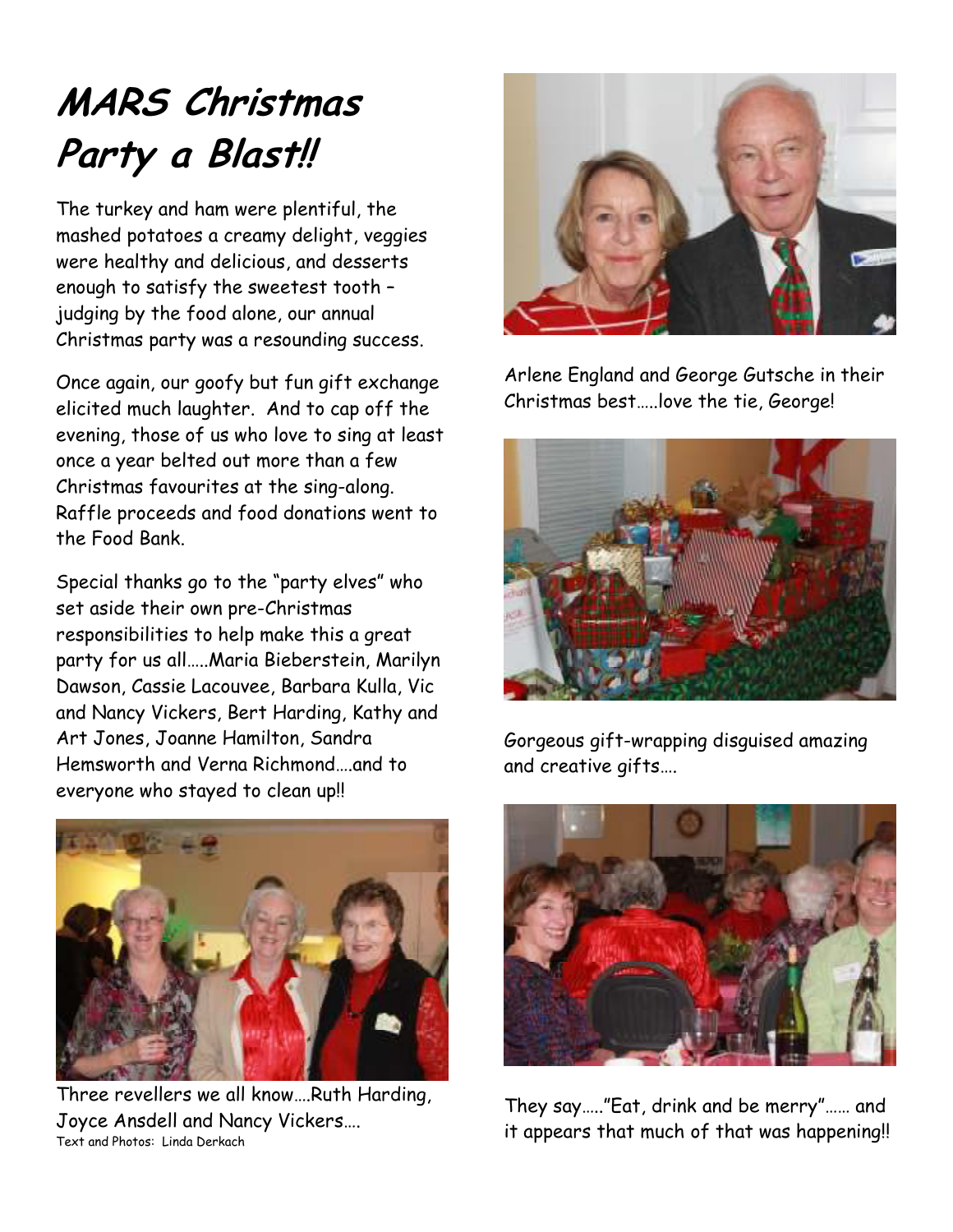#### **ARS CONVENTION 2013 Thursday, May 2 – Sunday, May 5**

Hosted by District 3 The Pacific Northwest - USA

The Convention will be held near **Seattle Tacoma** Airport, an ideal central location for regional garden tours, sightseeing and travel before, during, and after the Convention. We encourage all members to put May 2-5 on their calendars and begin planning to be with us for a fun and social event.

Our headquarters hotel will be the newly renovated **SeaTac Marriott** one block east of the airport and rapid transit station with wonderful convention accommodations and a very attractive \$99 per night rate !!

The **plant and book sales** will feature the best of our Northwest plants – both hybrids and species - and will be accompanied with a **truss and photography show.** 

**Outstanding speakers** will conduct two half days of seminars and we plan a series of "hands-on" **demonstrations/participation experiences.** 

Board of Directors meeting is scheduled for Thursday, May 2 (before tours, etc.) thus allowing Board members to enjoy the full Convention.

**Key events** include welcoming reception/ heavy appetizers, one full-day tour (covering gardens/sights to the North & South of the hotel), as well as half-day tours. Why not include a family member (son/daughter or grandkids) or plant enthusiast to accompany you thus experiencing the camaraderie

and sights and sounds of this fabulous area?!!

**Accessible attractions** in the area include the new LeMay Car Museum, Museum of Glass, Museum of Flight, Experimental Music Museum, the new Chihuly Glass Center and the Pike Place Farmers Market (home of the flying fish you might have seen on TV).

We hope you can join us and we look forward to seeing you in SeaTac!

For more information please visit…

**www.olympiachapterars.org Connie Klein - cklein@q.com Fred Whitney – fredwhitney1@comcast.net** 

### **Mark Your Calendar….**

**MARS Rhododendron Show and Sale Saturday, April 27, 2013 Parksville Curling Club** 

**ARS Convention 2013 Near Seattle/Tacoma Airport Thursday, May 2 – Sunday, May 5, 2013** 

> **MARS Spring Fling Plant Sale Saturday, May 4, 2013**

**MARS Mothers' Day Weekend Garden Tour May 11 and 12, 2013**